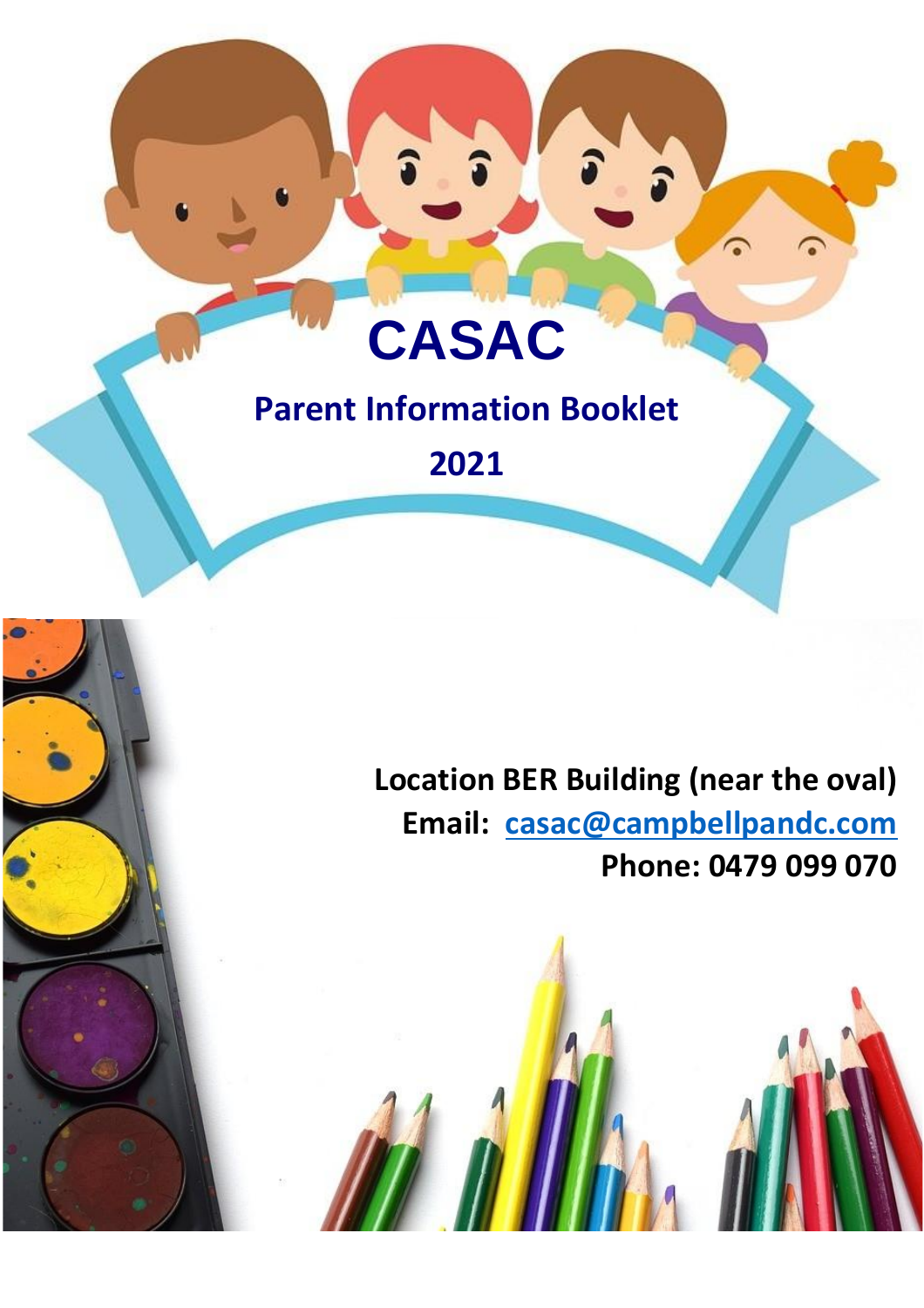#### **ABOUT US**

CASAC provides Before School Care, After School Care and Vacation Care for Preschool - Year 6 children attending Campbell Primary School. The service is a not-for-profit organisation managed by the Campbell Primary School Parents & Citizens Association.

#### **SERVICE PHILOSOPHY**

Every child deserves respect, to be heard, to have their individuality celebrated, to feel safe and to play. We recognise that all children learn at different rates through play, first hand experiences, modeling and with encouragement. We seek to foster and extend a child's inquisitive nature by planning for and providing a secure, happy and stimulating environment with developmentally appropriate, engaging experiences. At CASAC, we view the child as a whole and aim to develop all aspects of the child - physical, emotional, social, creative, and cognitive. The rights of all children are respected regardless of gender, cultural identify, family background and religious beliefs. All elements of the Campbell Community have a part to play in the success of this program from the Educators, Families, Volunteers, School Staff and Wider Community Members and we call on these people and organisations to contribute wherever possible.

#### **LOCATION**

CASAC operates from the BER Centre located between the junior and senior playgrounds down near the oval. In 2021, access to the BER will be limited due to school building works. Updates to access routes will be provided on an ongoing basis throughout 2021.

#### **HOURS OF OPERATION**

Monday to Fridays excluding public holidays.

| Before School Care   | 7:30am - 9:00am                   |
|----------------------|-----------------------------------|
| After School Care    | $3:00 \text{pm} - 6:00 \text{pm}$ |
| <b>Vacation Care</b> | 8:00am - 6:00pm                   |

#### **ENROLMENT**

A substantial amount of information is required to ensure quality care for your child so please ensure enrolment forms are completed accurately and in full. **Unfortunately, we cannot accept any enrolments without a completed enrolment form**.

New families will also need to complete a direct debit form. Please use the below link to download this form and email it back to CASAC on casac@campbellpandc.com. Families wishing to discuss alternative payment methods must email in advance of their enrolment commencing.

Families must provide notice of changes to enrolment information in writing as soon as practicable. Changes made by telephone will not be accepted.

#### **BOOKINGS**

Bookings can be on a permanent or casual basis.

#### **Permanent Bookings:**

Please mark the days of care you require on your enrolment form. Permanent enrolments are ongoing for the school year until a change or cancellation is requested. Please notify the CASAC Office via email or mobile (text msg is accepted) should your child be absent on their permanent day/s. Fees will still apply for nonattendance.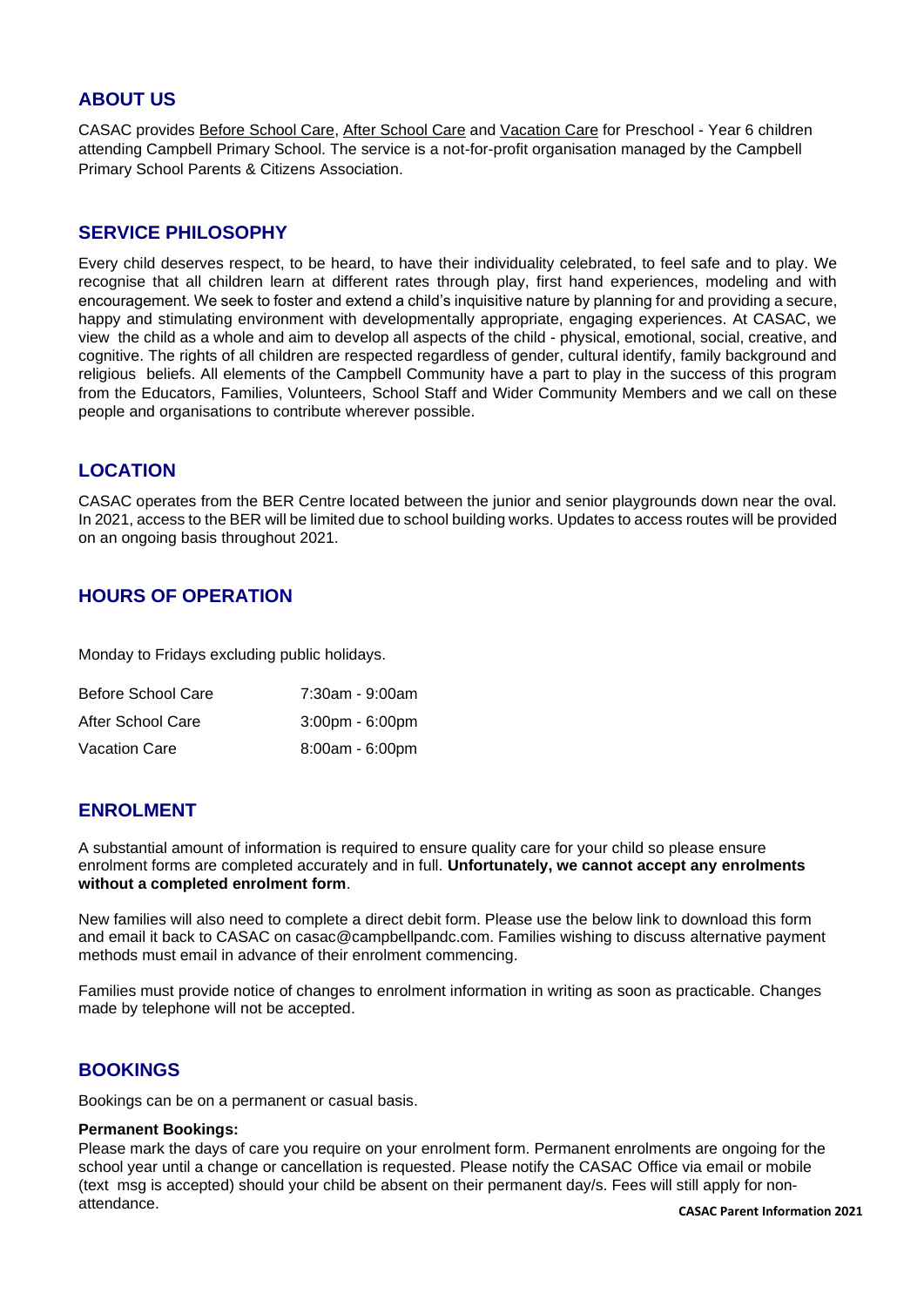#### **Casual Bookings:**

Casual before and after school care bookings can be made up to four (4) weeks in advance and are subject to availability. Bookings via email to: [casac@campbellpandc.com o](mailto:casac@campbellpandc.com)r by phone to 0479 099 070. 7 days' notice is required to cancel a casual booking.

#### **Cancellation or Changes to Permanent Bookings:**

When ceasing, or reducing permanent booked days, fourteen (14) days written notification is required via email. If your child is not attending during the notice period please advise the program. In accordance with regulations,

CCS cannot be applied if your child/ren are absent on the last day of the notice period, full fees will apply from the last attended day of care.

#### **ABSENCES**

CASAC must be notified if your child will be absent from any booked session of After School Care or Vacation Care. Please do not notify the School Front Office or assume that the school will pass on the information as it is not the school's responsibility to do this though this information will be requested if necessary as part of our Missing Children procedure. Notification of absence can be made via email [casac@campbellpandc.com](mailto:casac@campbellpandc.com)  or text message to 0479 099 070. If your child is absent and you repeatedly do not notify the centre, a \$5 nonnotification fee may be applied to your account.

#### **FEE SCHEDULE (as of 1 January 2021)**

#### **Before School Care**

\$17 per session (permanent booking) \$19 per session (casual booking)

#### **After School Care**

\$29 per session (permanent booking) \$32 per session (casual booking)

#### **Vacation Care**

\$80 per day (In-House days) \$95 per day (Excursion days)

Late Pickup Fee: Programs close at 6:00pm, a late fee of \$15.00 per child for every 15 minutes or part thereof will apply for children collected after this time, and will be added to the next statement.

**Fee Payments:** Payments are by Direct Debit via our Qikkids Childcare Management Software using DebitSuccess Australia via Direct debit from your nominated bank account or Credit card. Any other arrangements will need to be discussed with the Executive Director.

**Child Care Subsidy (effective 2 July 2018):** Most families are entitled to some form of subsidy. The Child Care Subsidy helps families with the cost of child care and covers a percentage of child care expenses for approved child care. For more information please refer to the websit[e https://www.education.gov.au/ChildCarePackage](http://www.education.gov.au/ChildCarePackage) or phone 136150.

**IMPORTANT NOTE**: To be eligible for CCS you must have a MyGov account with the government and provide CASAC with: the name and date of birth of the parent who is registered to claim fee reduction and also each child's name (as recorded with the Family Assistance Office) and their date of birth. Without this information we are unable to formally enrol your child via Centrelink and no fee reduction will be available.

#### **PAYMENT OF FEES**

Fees are due fortnightly on a Friday in the odd weeks of term.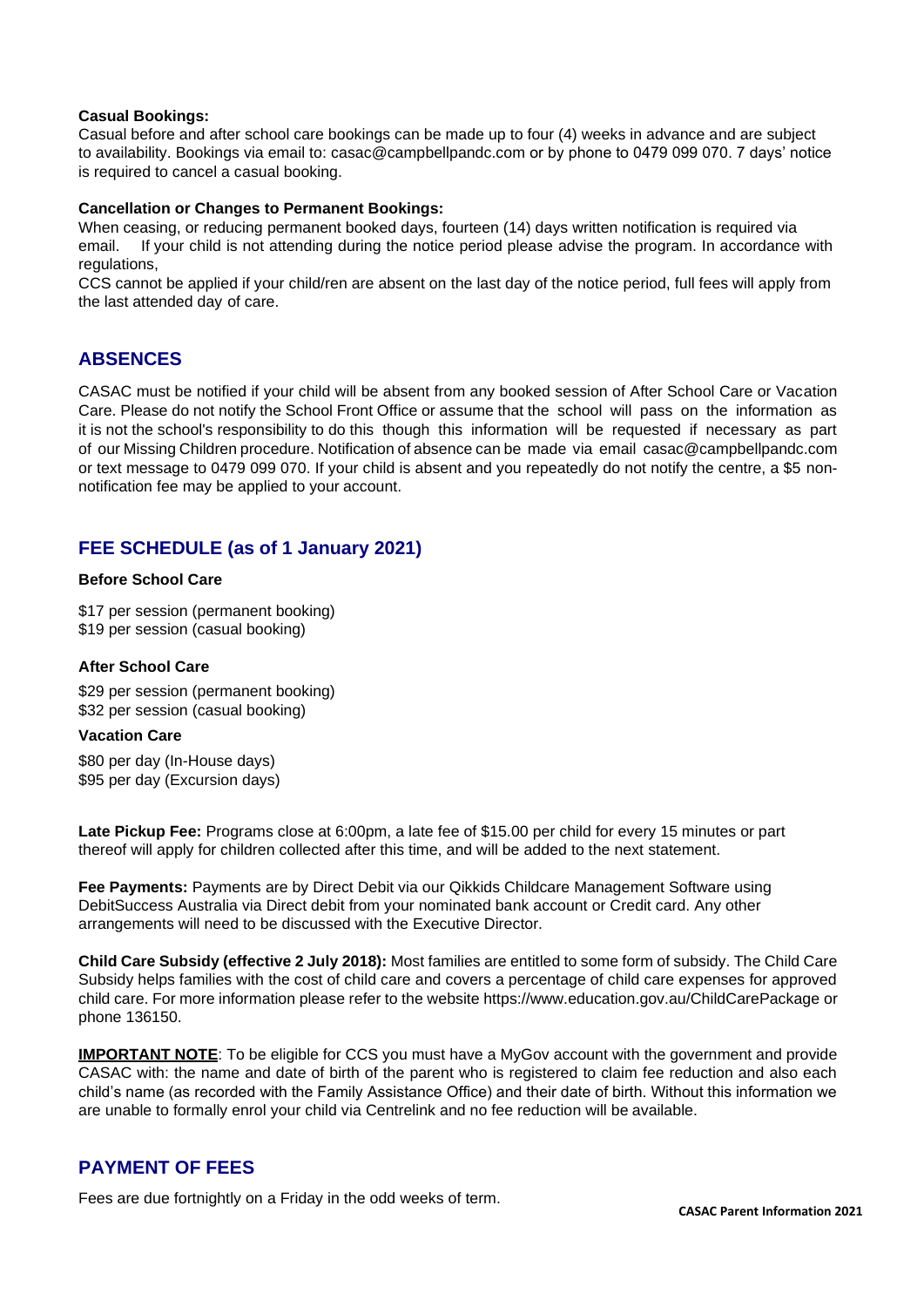Invoices are prepared fortnightly and emailed directly to families. Please ensure that you keep your email address up to date. If you do not provide an email address please make arrangements to collect your statement from our office. If at any time you require an additional copy of your invoice, please request it from the office. Your statement shows both charges to your account and payments made.

Accounts that are in arrears will incur a late payment fee of \$15 applied to the account each fortnight that it is outstanding unless prior arrangements have been made with the Executive Officer.

If you have any queries regarding your account please contact us on 0479 099 070 or [casac@campbellpandc.com.](mailto:casac@campbellpandc.com)

Parents are responsible for ensuring they receive their account. Statements are emailed out fortnightly 3-5 days prior to the date they are due. If you do not receive your account please contact us immediately.

All fees are to be paid using Debit Success. Please refer to the Debit Success information and application form for more information. You may elect to pay fees from your bank account or credit card. Direct Debit forms are available at the Centre, at the front office of the school, on our website [www.campbellpandc.com/casac](http://www.campbellpandc.com/casac) or by emailing [casac@campbellpandc.com.](mailto:casac@campbellpandc.com)

#### **PRIORITY OF ACCESS**

There is no guarantee that all requests for places will be met as we must adhere to licensing conditions – currently allowing for a maximum of 126 children. If the maximum number of children is reached then the priority of access as outlined below will be considered and a waiting list will be used. The waiting list will be developed and updated regularly which identifies priority of access eligibility, date placed on list and required days of care. Placement from the waiting list is determined by priority of access guidelines.

First Priority A child at risk of serious abuse or neglect.

- Second Priority Any other child, determined by siblings of children already in care, and date of placement on the waiting list. Parents are able to access their status on the waiting list on request.
- Third Priority A child of a single parent who satisfies, or of parents who both satisfy the work/training/study test under Section 14 of the "A New Tax System (Family Assistance) Act 1999.

#### **ARRIVAL AND COLLECTION OF CHILDREN**

#### **Before School Care**

Unless previously arranged with the Director/Assistant Director a **Parent/guardian will sign children** in on arrival at the service.

#### **After School Care**

At the end of school children will make their own way to after school care and ensure that they are marked in by an educator. Kindergarten and Preschool children will be escorted to after school care at the beginning of the year – seeEarly Years children section for more information.

The Centre's responsibility commences upon the child's arrival at the Centre and ceases when the child is signed out by a parent/ guardian or authorised person.

Education and Care Services National Regulations and our policies state that each child must be signed out of the Centre by an authorised person (those stated on the child's enrolment form) via the QkKiosk iPad. If another adult is to collect the child, written permission must be gained from the parent/guardian beforehand. This can be emailed to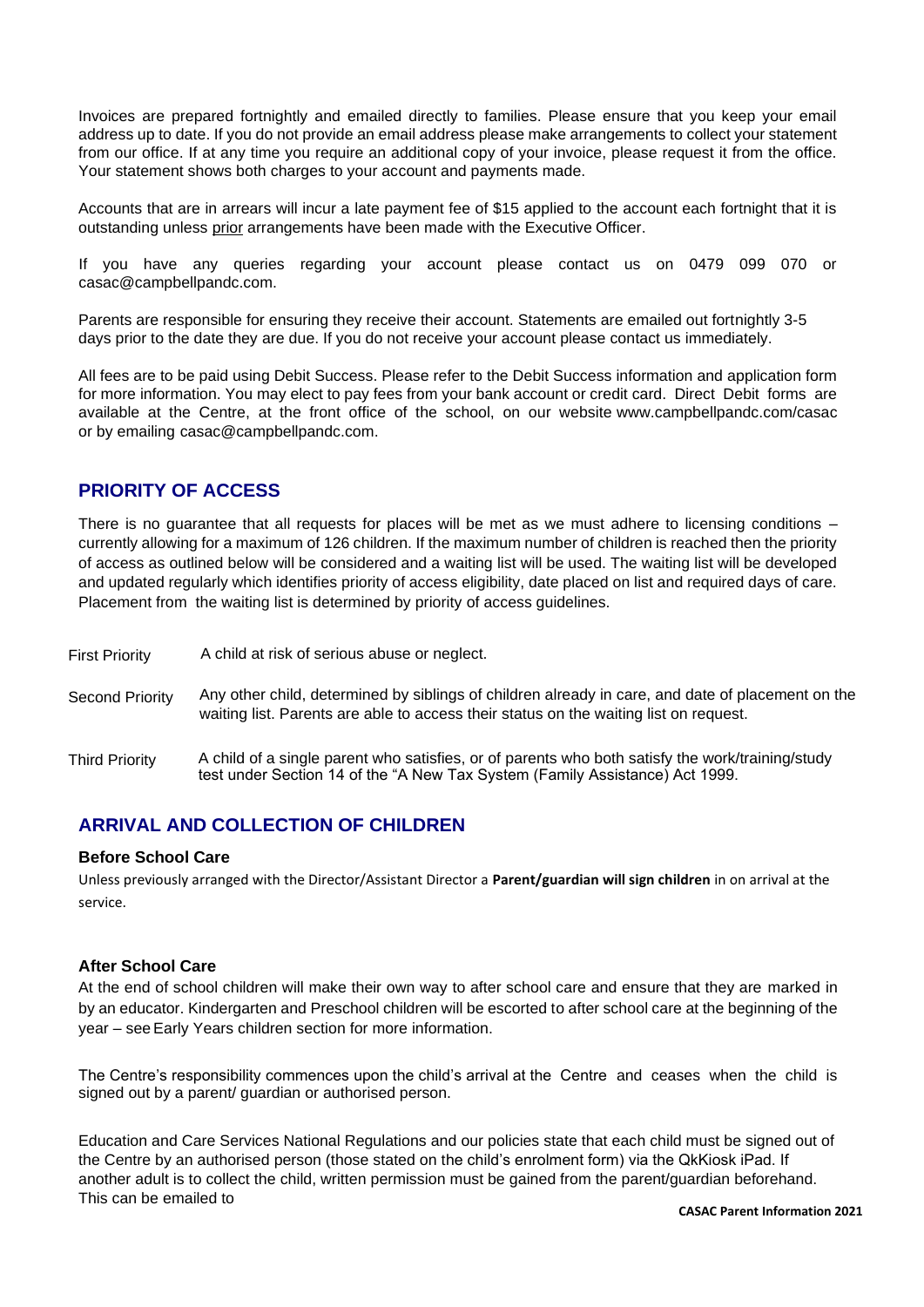us and then we will record this information for a one off arrangement, or the person can be added to the 'authorised to collect' section of the enrolment form for ongoing arrangements.

#### **COMMUNICATION WITH FAMILIES**

We acknowledge that families are very busy and attempt to make communication efficient. Communication takes many forms and includes;

- CASAC Chronicle email newsletter bulletins that are sent as bulk emails to all parents via email mailing list
- Brief email notes to individual parents
- School newsletter
- P&C newsletter, Posters, pamphlets and notes on the information table at the service
- Face to face contact with parents

#### **ILLNESS**

If your child is sick while attending the Centre you will be contacted by phone. Facilities for sick children are limited and it is in the best interests of your child to be collected from the Centre as soon as possible. Children with infectious diseases will be excluded as per the Infectious diseases chart displayed at the centre. CASAC follows all COVID-19 health guidelines and procedures. Families will be kept updated on all changes to requirements and procedures as the situation evolves.

#### **ACCIDENTS AND EMERGENCIES**

If your child requires first aid it will be administered by a first aid qualified educator. You will be informed of any such incidents upon collection of your child. A message will be placed on your account to alert you when you sign out to the incident - you will be asked to sign the incident report. In the event of a serious accident or illness or whereby the Director or qualified person deems necessary, an ambulance will be called. Every effort will be made to advise you immediately. Where possible a member of staff will remain with your child until you arrive at the hospital. Any medical or ambulance costs incurred will be met by you.

#### **FOOD**

All food served is in accordance with the Centre's allergy and anaphylaxis policies and is nut free.

**Before School Care** – a light breakfast is served daily – children should arrive by 8.15am to ensure adequate serving time for breakfast – the menu includes: cereal, toast, raisin toast, hot or cold chocolate or Milo, milk or water.

**After School Care** - Children are served afternoon tea upon their arrival each afternoon. The menu changes daily and seasonally. The menu may include foods such as a variety of dips, pastas, sandwiches, slices, fruit, salad items and other freshly prepared items. We are always looking for new and exciting afternoon tea ideas for the children – we are happy for you and your child to offer suggestions. A selection of fresh fruit is available everyday throughout the afternoon. Check the menu on the information table. Allergy alternatives are provided.

**Vacation Care** – afternoon tea is provided daily usually as part of a cooking activity with the children where possible. Please refer to the weekly menu on the information board. Allergy alternatives are provided.

#### **EARLY YEARS CHILDREN**

For the first two terms (or longer if necessary) an educator will collect kindergarten children from their pick up space

and take them directly to After School Care.

classroom area in the BER for After School Care. Early Years children join the older children for activities after Kindergarten and Preschool children are part of our Early Years Program which is based in a separate